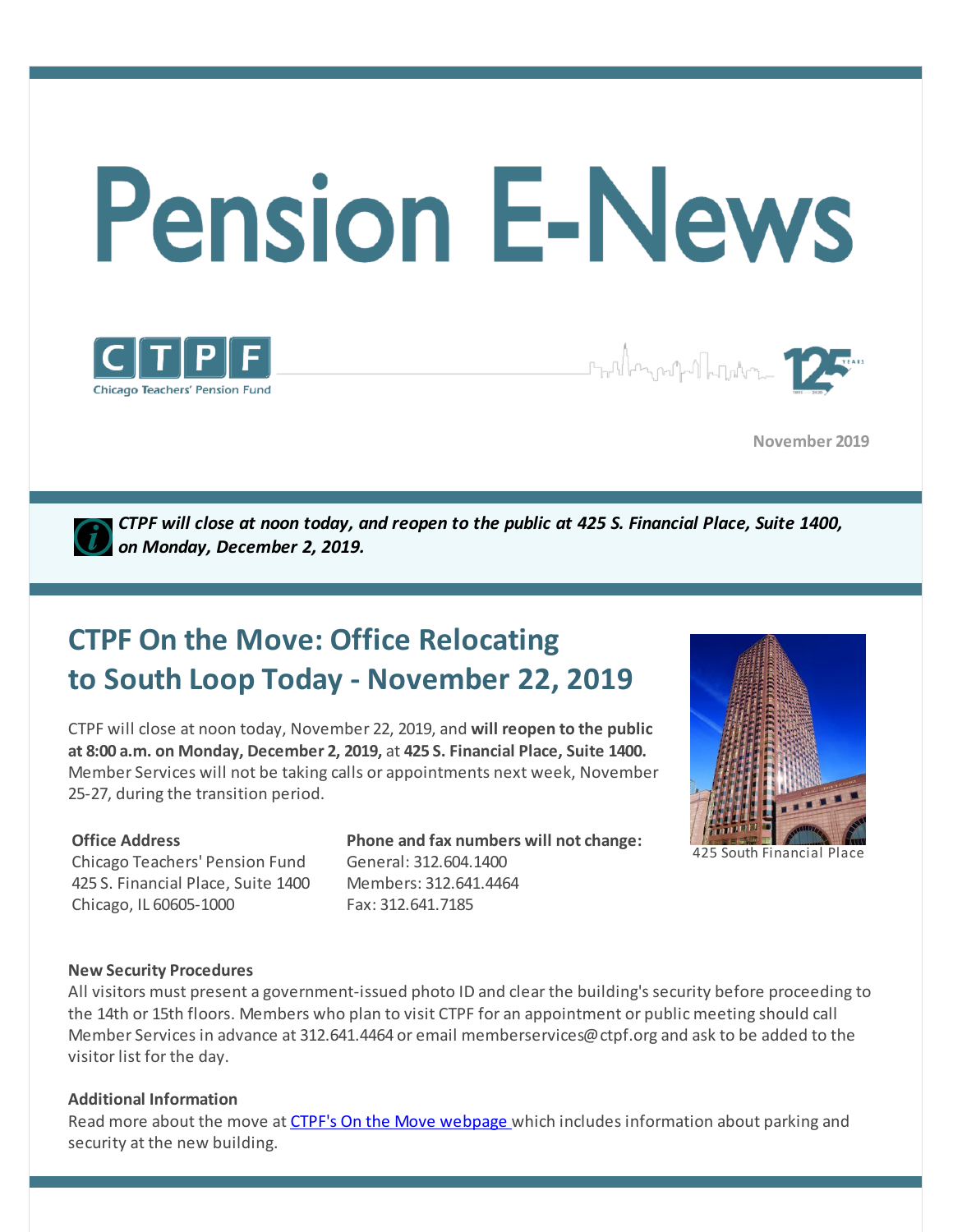### **2019 Pensioner Trustees Elected**

#### **Pensioner Trustee Election**

The CTPF Pensioner Trustee election concluded at 5:00 p.m. November 7, 2019. Pensioners elected three Trustees who will serve two-year terms through 2021. The newly elected Pensioner Trustees are (listed in alphabetical order):





*Lois [Nelson](https://www.ctpf.org/post/lois-nelson) Mary [Sharon](https://www.ctpf.org/post/mary-sharon-reilly) Reilly Maria J. [Rodriguez](https://www.ctpf.org/post/maria-j-rodriguez)*





#### **CERTIFIED ELECTION RESULTS**

Click here for [certified](https://www.ctpf.org/sites/main/files/file-attachments/2019_pensioner_results_0.pdf) election results from Election-America Corporation.

Find additional election information online at **[Election](https://www.ctpf.org/2019-election-central) Central.** 

### **2019-2020 Board of Trustees**

The CTPF Board of Trustees includes six trustees elected by the active teacher membership, one trustee elected by the active principals and administrators, three trustees elected by the retired membership, and two trustees appointed by the Board of Education. November 21, 2019, the CTPF Board of Trustees installed newly elected trustees and organized the Board for 2019-2020.

#### **Officers**

President, Jeffery Blackwell Vice President, Mary Sharon Reilly Financial Secretary, Gregory Redfeairn Recording Secretary, Jacquelyn Price Ward

#### **Standing Committee Chairs**

Investment Committee, Tina Padilla Finance and Audit Committee, Gregory Redfeairn Pension Laws and Administrative Rules Committee, Lois Nelson Claims and Service Credits Committee, Maria J. Rodriguez



*Pictured front row, left to right: Financial Secretary, Gregory Redfeairn; Vice President, Mary Sharon Reilly; President, Jeffery Blackwell; and Recording Secretary, Jacquelyn Price Ward. Back row, left to right: Maria J. Rodriguez, Gervaise Clay, Jerry Travlos, James Cavallero, Miguel del Valle, Lois Nelson, and Tina Padilla. Not pictured Dwayne Truss.*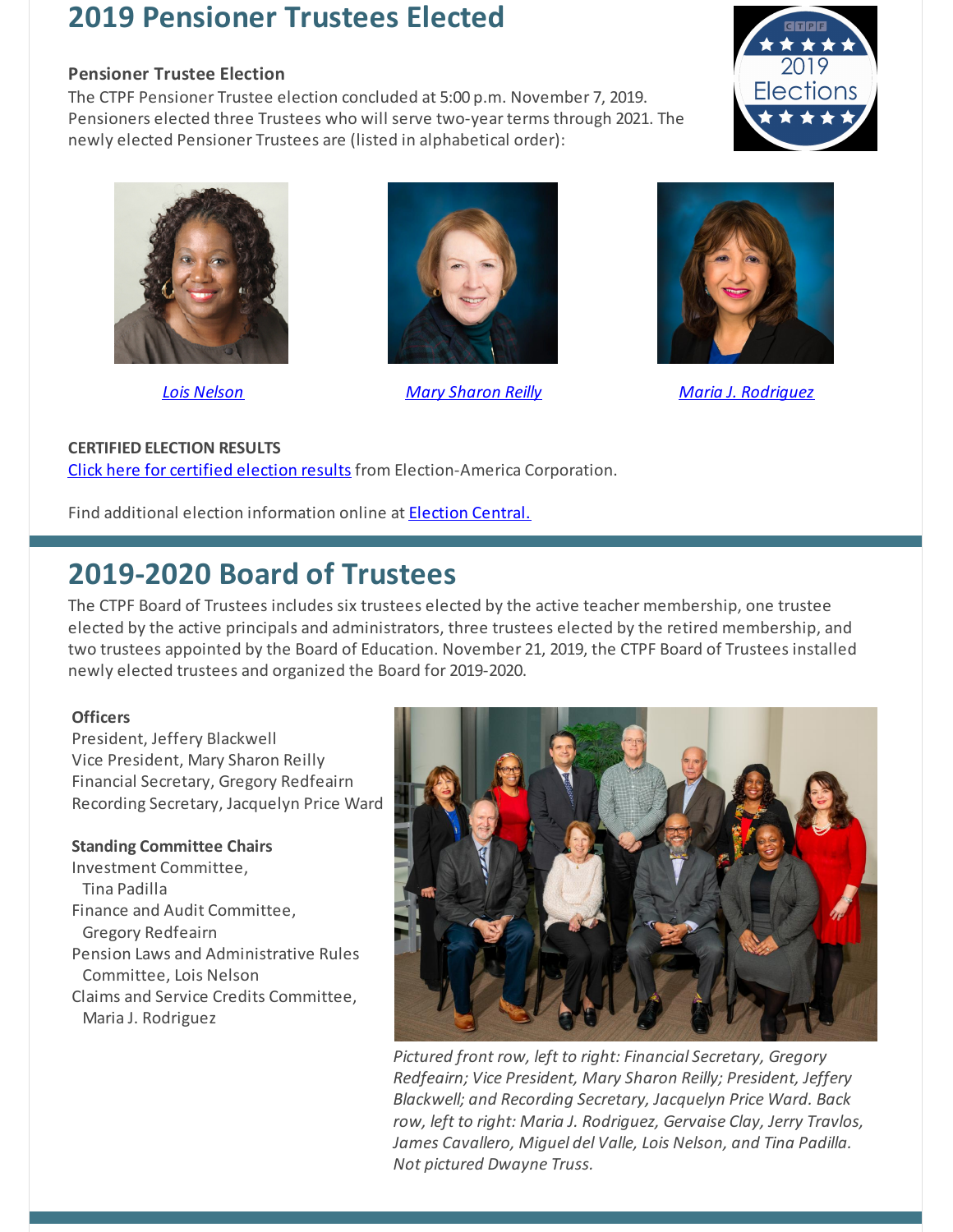### **1099-R Mailings**

Form 1099-R reports the distribution of pension benefits. CTPF will mail Form 1099-R to all retired members by January 31, 2020.

### **Security Enhancement for 1099-R Forms**

As an added security measure, Social Security numbers on 1099-R forms issued in 2020 will be truncated (\*\*\*-\*\*-1234). Replacing the first five numbers with asterisks will help protect member personal identifying information in accordance with Internal Revenue Service protocols. The electronic Form 1099-R sent to the Internal Revenue Service will include the full nine-digit Social Security number for matching purposes.

### **Save the Date: Town Hall Webinar**

CTPF will offer a Town Hall [Webinar](https://register.gotowebinar.com/register/2770035230507863051) on Wednesday, December 11, 2019, at 4:00 p.m. The program will offer an update and overview of your Pension Fund. Topics that will be covered include a quarterly financial update, 2019 election results, an overview of our office move, and 1099 changes for retirees. [Registration](https://register.gotowebinar.com/register/2770035230507863051) is now open.

## **Reminder: Return to Work Rules**

The Illinois Pension Code provides that a CTPF retiree may return to work as a temporary and non-annual employee for the Chicago Board of Education and/or Chicago charterschools (Employer) under certain limited circumstances. PA 101- 0340, effective July 1, 2019:

- raised the allowable number of days worked to 120 (a day is defined as 1 hour or more) up from 100, and
- changed the compensation limit for Administrators to an amount equal to the daily rate normally paid to retired principals multiplied by 100.

CTPF mailed all retirees the updated re-employment rules and the forms required for notifying CTPF of temporary or permanent re-employment in October.

### **Additional Information**

Forms can also be found [online](https://www.ctpf.org/returning-work) at or requested from the Member Services Department at 312.641.4464. Find more information at [ctpf.org/returning-work](https://www.ctpf.org/returning-work)

## **CTPF is Hiring**

Do you know a recent graduate or experienced professional seeking employment? Our Chicago-based group is looking for qualified candidates with a variety of abilities and skills. Multiple positions are available. Competitive salary & benefits. CTPF is an Equal Opportunity Employer.

[Apply](https://bit.ly/2IpJhUF) today or encourage your friends and colleagues to visit [ctpf.org/jobs](http://www.ctpf.org/jobs).





 $rac{T}{P}$ 

Town Hall

Webinar



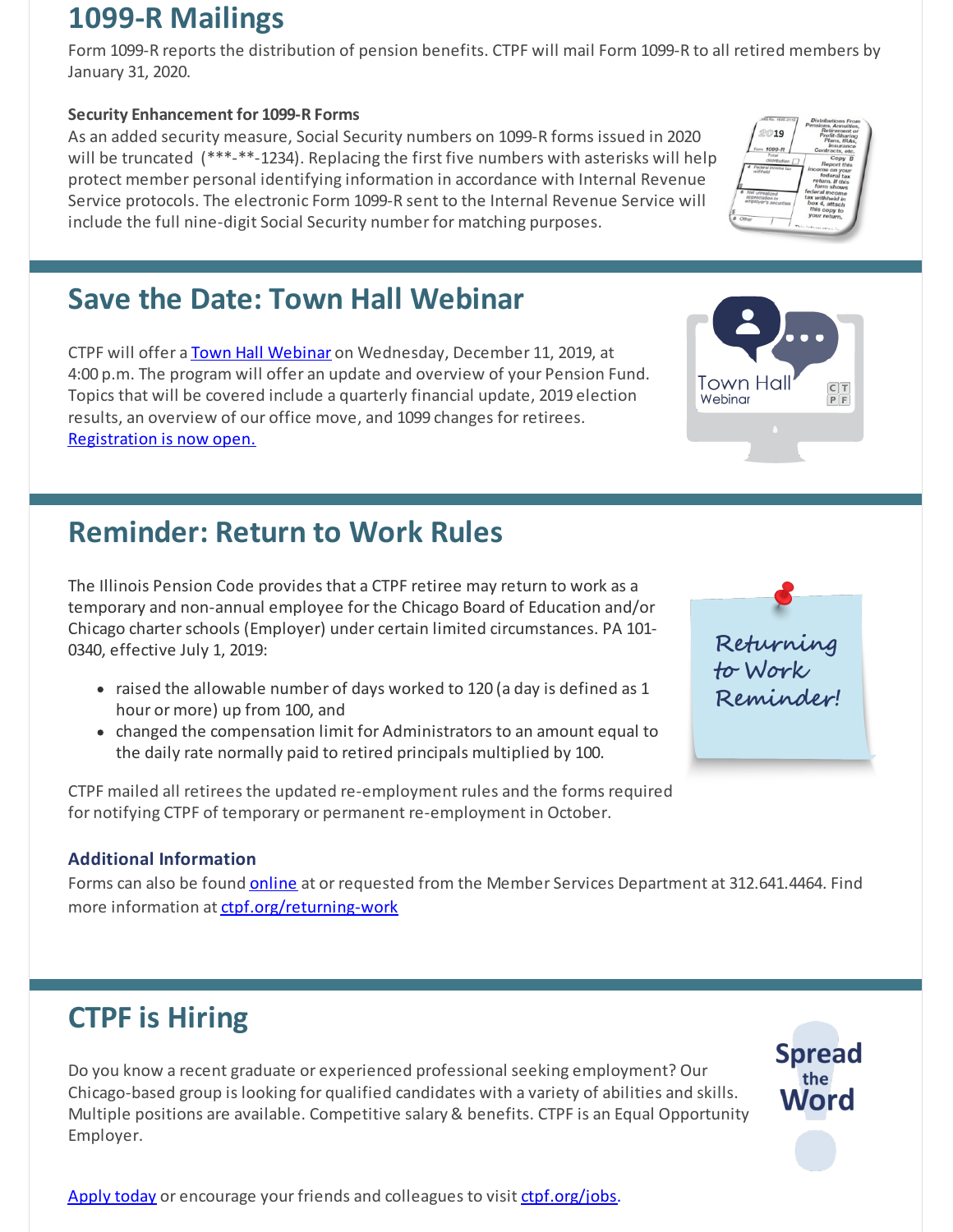### **Pension Payment Schedule**

The schedule for mailing checks and direct deposit dates through January is listed below. [Click](https://www.ctpf.org/pension-payments) here for the full schedule.

| <b>Month</b>      | <b>Check Mailing Date</b> | <b>Direct Deposit Date</b> |
|-------------------|---------------------------|----------------------------|
| December 2019     | November 26, 2019         | December 2, 2019           |
| January 2020      | December 30, 2019         | January 2, 2020            |
| February 2020     | January 30, 2020          | February 3, 2020           |
| <b>March 2020</b> | February 27, 2020         | March 2, 2020              |

# **Employer Contribution Reporting**

Each pay period, Employers remit employee pension contributions to CTPF. Illinois law requires that these contributions be made within a certain time period. If the Employer does not send the funds within the required time, penalties may be assessed. Recognizing the importance of informing members of Employers who are late in making their employee contributions, the Board directed CTPF staff to publish a listing of delinquent employers. **Find a copy of the most [recent](http://ctpf.org/employer-contribution-reporting) list here.**

## **Whistleblower Reporting Notice**



The Chicago Teachers' Pension Fund (CTPF) has a whistleblower reporting hotline where complaints may be submitted through an interview, anonymously, orself-identified. The hotline is available for CTPF members, employees, and other parties who engage with CTPF. Complaints may also be submitted online, emailed, or faxed. Find more information at [ctpf.org/whistleblower-reporting](http://ctpf.org/whistleblower-reporting).

### **CTPF Features**

### **Retired Members: Are You Redefining Retirement?**



What are you doing to stay active, creative,

**Active Members: Does Your School Shine?**



What is your school doing to be creative, innovative,